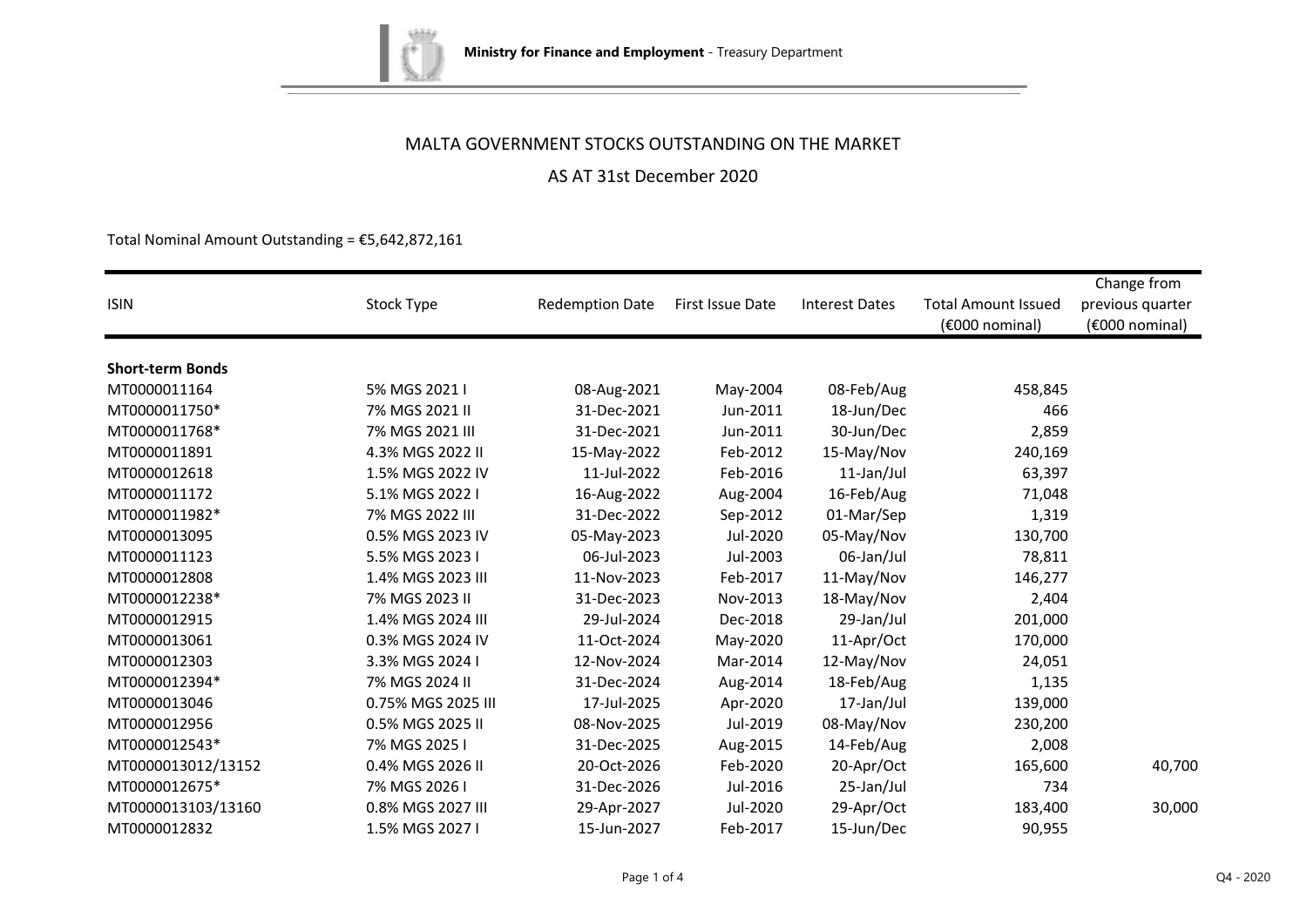

## AS AT 31st December 2020

| <b>ISIN</b>              | Stock Type         | <b>Redemption Date</b> | First Issue Date | <b>Interest Dates</b> | <b>Total Amount Issued</b><br>(€000 nominal) | Change from<br>previous quarter<br>(€000 nominal) |
|--------------------------|--------------------|------------------------|------------------|-----------------------|----------------------------------------------|---------------------------------------------------|
|                          |                    |                        |                  |                       |                                              |                                                   |
| <b>Medium-term Bonds</b> |                    |                        |                  |                       |                                              |                                                   |
| MT0000012873*            | 7% MGS 2027 II     | 31-Dec-2027            | Jul-2017         | 25-Jan/Jul            | 1,097                                        |                                                   |
| MT0000012055             | 4.8% MGS 2028 I    | 11-Sep-2028            | Nov-2012         | 11-Mar/Sep            | 107,030                                      |                                                   |
| MT0000012139             | 4.5% MGS 2028 II   | 25-Oct-2028            | Mar-2013         | 25-Apr/Oct            | 286,652                                      |                                                   |
| MT0000012907*            | 7% MGS 2028 III    | 31-Dec-2028            | Jul-2018         | 13-Jan/Jul            | 261                                          |                                                   |
| MT0000012923             | 1.85% MGS 2029 III | 30-May-2029            | Dec-2018         | 30-May/Nov            | 286,500                                      |                                                   |
| MT0000012535             | 2.3% MGS 2029 II   | 24-Jul-2029            | Jun-2015         | 24-Jan/Jul            | 143,518                                      |                                                   |
| MT0000011958             | 5.1% MGS 2029 I    | 01-Oct-2029            | Jun-2012         | 01-Apr/Oct            | 79,145                                       |                                                   |
| MT0000012998*            | 7% MGS 2029 IV     | 31-Dec-2029            | Oct-2019         | 14-Apr/Oct            | 2,522                                        |                                                   |
| MT0000011651             | 5.25% MGS 2030 I   | 23-Jun-2030            | May-2010         | 23-Jun/Dec            | 440,166                                      |                                                   |
| MT0000013020             | 1% MGS 2031 II     | 23-Apr-2031            | Feb-2020         | 23-Apr/Oct            | 174,900                                      |                                                   |
| MT0000011883             | 5.2% MGS 2031 I    | 16-Sep-2031            | Nov-2011         | 16-Mar/Sep            | 201,344                                      |                                                   |
| MT0000012220             | 4.65% MGS 2032 I   | 22-Jul-2032            | Nov-2013         | 22-Jan/Jul            | 140,454                                      |                                                   |
| MT0000012337             | 4.45% MGS 2032 II  | 03-Sep-2032            | Mar-2014         | 03-Mar/Sep            | 153,112                                      |                                                   |
| MT0000012386             | 4.3% MGS 2033 I    | 01-Aug-2033            | Jun-2014         | 01-Feb/Aug            | 150,700                                      |                                                   |
| MT0000012451             | 4.1% MGS 2034 I    | 18-Oct-2034            | Aug-2014         | 18-Apr/Oct            | 200,076                                      |                                                   |
| MT0000012865             | 2.2% MGS 2035 I    | 24-Nov-2035            | Feb-2017         | 24-May/Nov            | 20,539                                       |                                                   |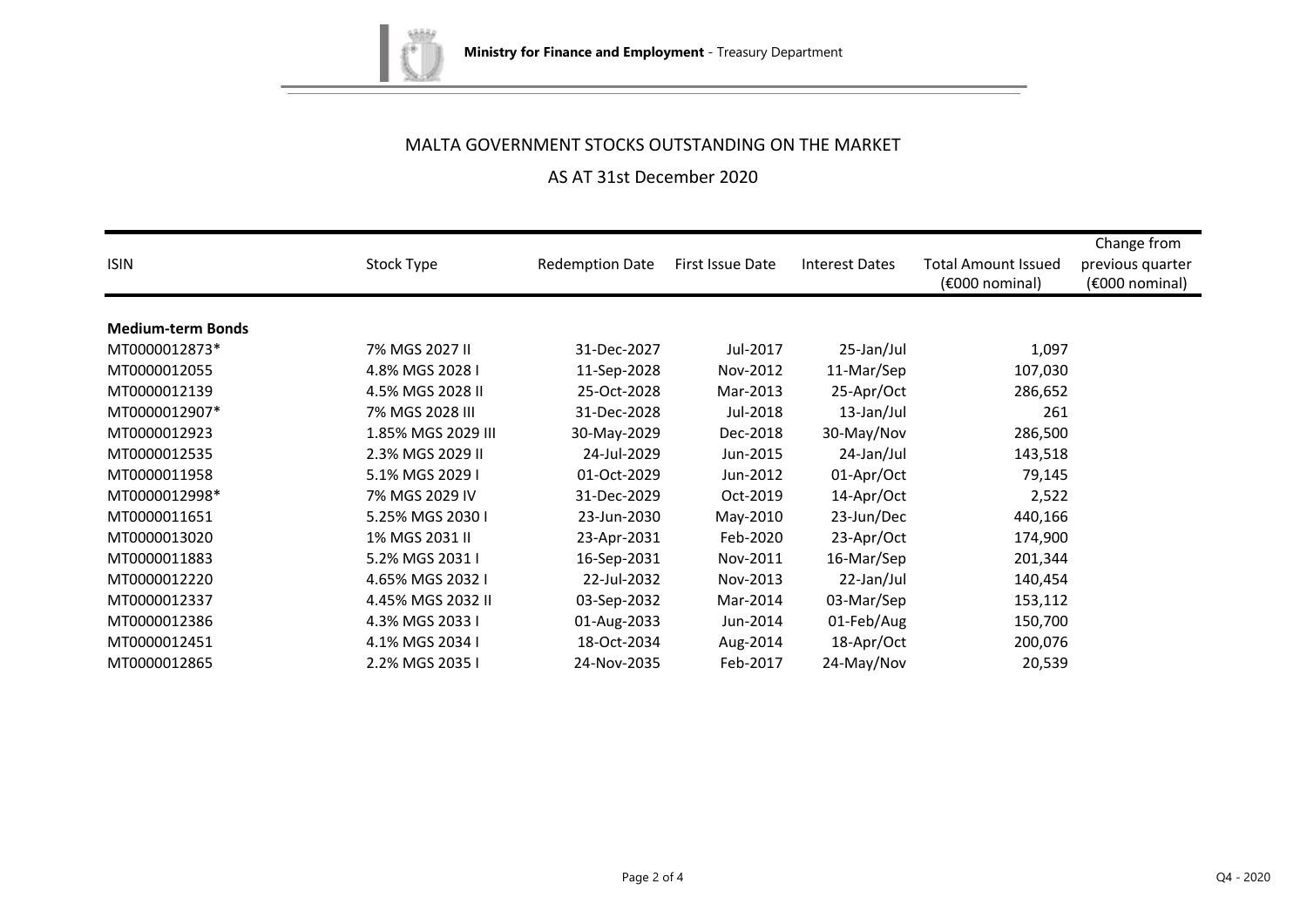

AS AT 31st December 2020

| <b>ISIN</b>        | Stock Type      | <b>Redemption Date</b> | First Issue Date | Interest Dates | <b>Total Amount Issued</b><br>$(6000)$ nominal) | Change from<br>previous quarter<br>$(6000)$ nominal) |
|--------------------|-----------------|------------------------|------------------|----------------|-------------------------------------------------|------------------------------------------------------|
| Long-term Bonds    |                 |                        |                  |                |                                                 |                                                      |
| MT0000012642       | 2.5% MGS 2036 I | 17-Nov-2036            | Feb-2016         | 17-May/Nov     | 221,733                                         |                                                      |
| MT0000012774       | 2.1% MGS 2039 I | 24-Aug-2039            | Oct-2016         | 24-Feb/Aug     | 159,102                                         |                                                      |
| MT0000012519       | 3% MGS 2040 I   | 11-Jun-2040            | Mar-2015         | 11-Jun/Dec     | 162,276                                         |                                                      |
| MT0000012725       | 2.4% MGS 2041 I | 25-Jul-2041            | Aug-2016         | 25-Jan/Jul     | 153,670                                         |                                                      |
| MT0000013038/13178 | 1.5% MGS 2045 I | 22-Oct-2045            | Feb-2020         | 22-Apr/Oct     | 153,700                                         | 114,300                                              |